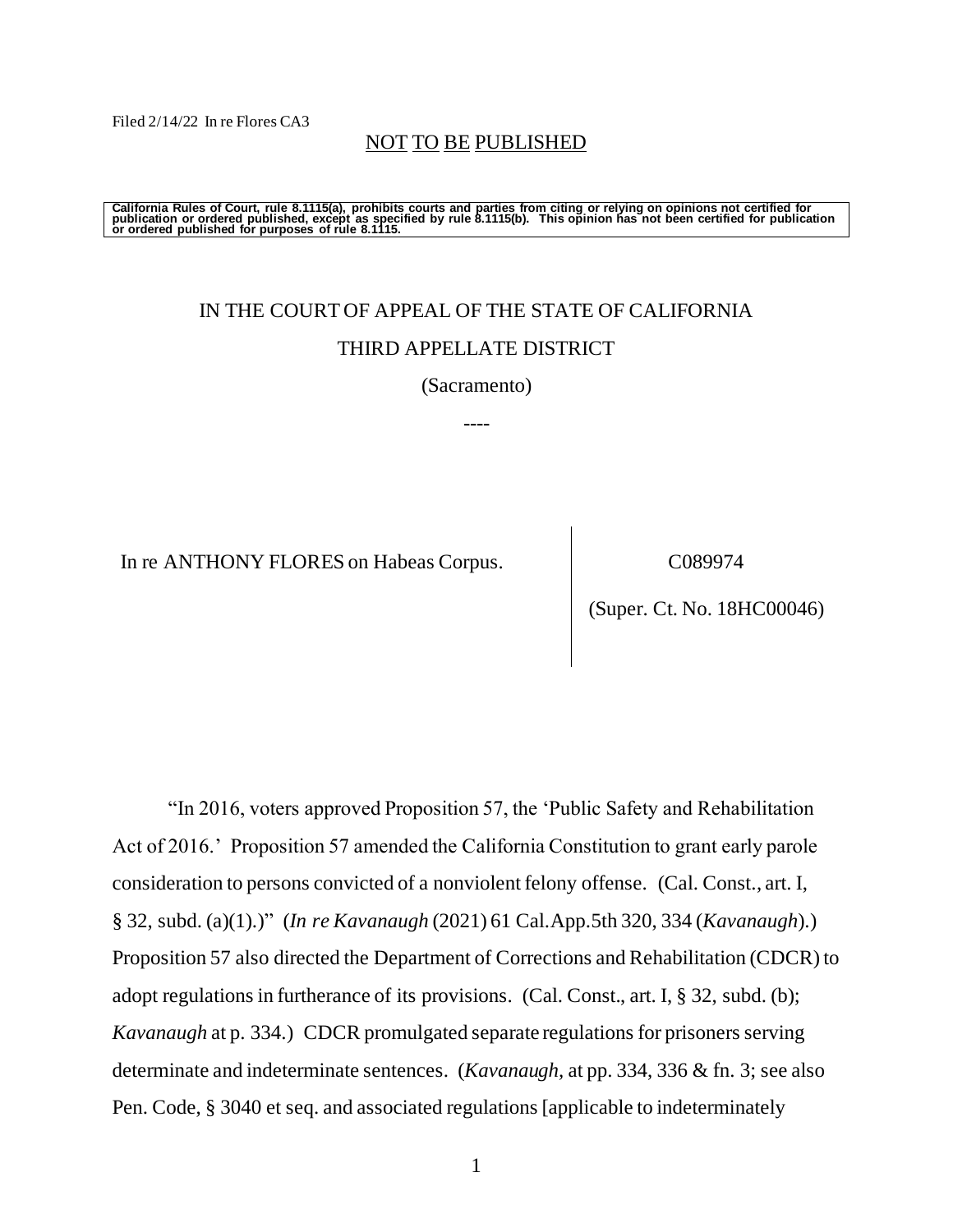sentenced prisoners]; Cal. Code Regs., tit. 15, §§ 2449.1, 2449.3-2449.7, 3490-3493 [applicable to determinately sentenced prisoners].) The regulations for prisoners serving indeterminate sentences are not at issue in this case.

The CDCR regulations promulgated for prisoners serving determinate sentences (the determinate regulations) provide for parole consideration when the determinately sentenced prisoner has served the full term for the primary offense. The prisoner has the opportunity to submit a written statement to the Board of Parole Hearings (Board), but the prisoner does not have the right to an in-person hearing. A hearing officer reviews the records and submissions and approves or denies parole in a written decision with reasons stated. If parole is denied, the prisoner may request review of the decision and file a written description of why the decision was incorrect. A separate hearing officer considers the request for review.**<sup>1</sup>** (See *Kavanaugh, supra*, 61 Cal.App.5th at pp. 336- 337.)

Anthony Flores, a prisoner serving a determinate term for nonviolent offenses, was denied parole under the determinate regulations. Because there is no right to an inperson parole hearing under the determinate regulations, Flores describes the process as a paper review. He petitioned the trial court for a writ of habeas corpus. The trial court granted the petition, concluding CDCR's parole determination did not comport with Proposition 57 and Flores's due process rights. The trial court ordered CDCR to grant Flores an in-person parole suitability hearing. Aware that the Board had issued its parole determination under emergency regulations subsequently superseded by new regulations not addressed by the trial court, the trial court nevertheless ordered CDCR to promulgate new regulations to ensure proper parole suitability determinations.

**<sup>1</sup>** This is only a brief summary of the relevant regulations.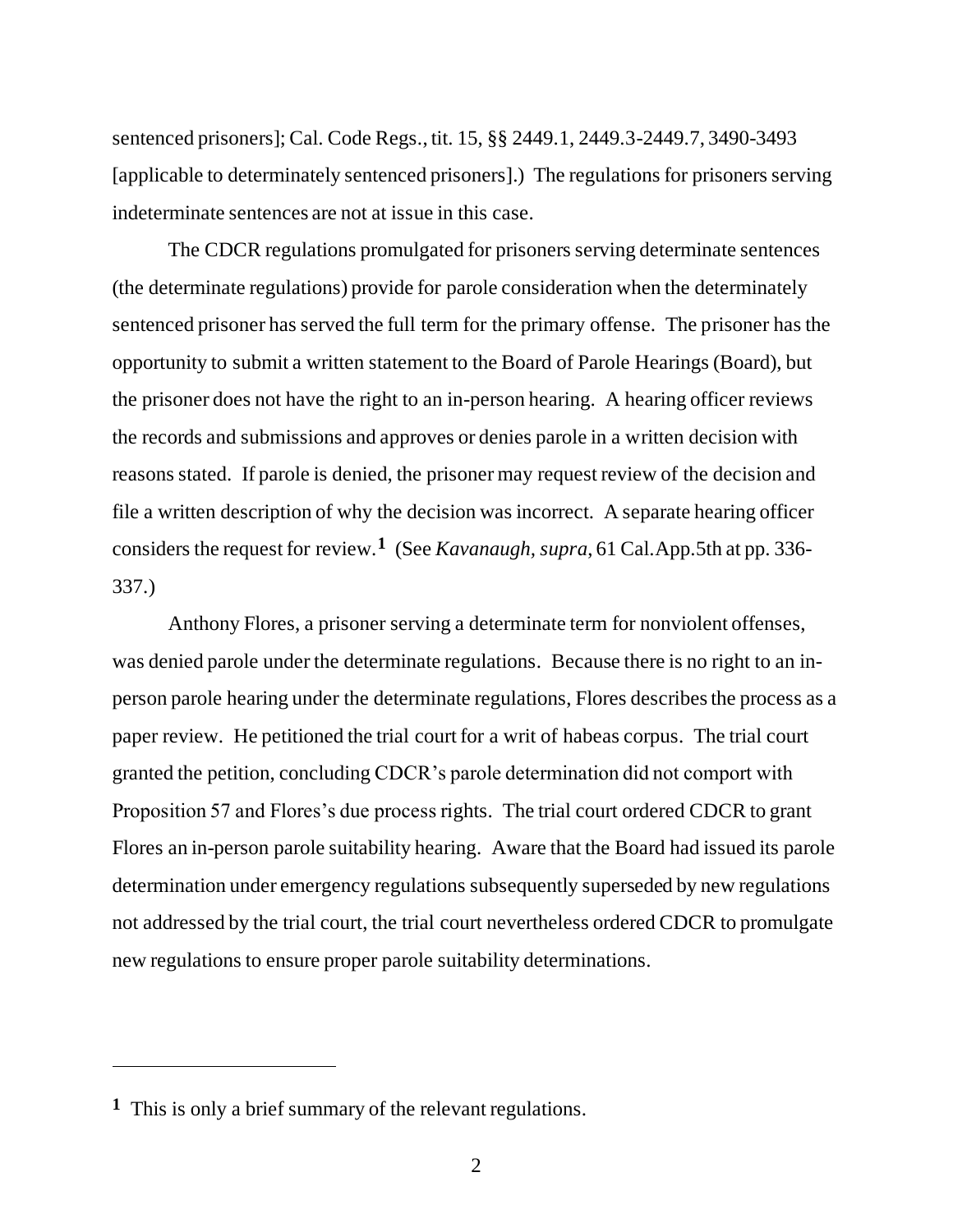CDCR appealed to this court from the trial court's order, arguing the determinate regulations comport with due process and other applicable law and the Board's parole determination is supported by sufficient evidence.

After initial briefing was completed in this appeal, the Court of Appeal in *Kavanaugh* held that the CDCR parole regulations are consistent with Proposition 57 and do not violate prisoners' due process rights. (*Kavanaugh, supra*, 61 Cal.App.5th at pp. 344-361.) Because *Kavanaugh* supports CDCR's position in this appeal, we asked the parties to address *Kavanaugh* in supplemental briefing. In his supplemental briefing, Flores argues *Kavanaugh* is unpersuasive and distinguishable, and the hearing officer violated his due process rights in determining that Flores posed an unreasonable risk of violence.

Also after briefing in this case, Flores was released on parole and therefore is no longer incarcerated.**<sup>2</sup>** The parties agreed at oral argument that, as to Flores's release on parole, the petition for writ of habeas corpus is now moot, but that the trial court's order requiring CDCR to promulgate new regulations is not moot.

We conclude *Kavanaugh* is on point and persuasive, the hearing officer properly considered whether Flores posed an unreasonable risk of violence, and the trial court's order to CDCR to promulgate new regulations must be reversed because the regulations were not inconsistent with Proposition 57 and due process and because new regulations had already superseded those applied by CDCR to deny parole for Flores.

We will reverse the trial court's order granting Flores's petition for writ of habeas corpus and remand with directions to the trial court to enter an order dismissing the petition for habeas corpus as to Flores's request for an in-person parole suitability hearing and to deny the request for an order directing CDCR to promulgate new regulations.

**<sup>2</sup>** We granted the Attorney General's request, filed November 19, 2021, for judicial notice of a CDCR document reflecting Flores's release on parole on July 29, 2021.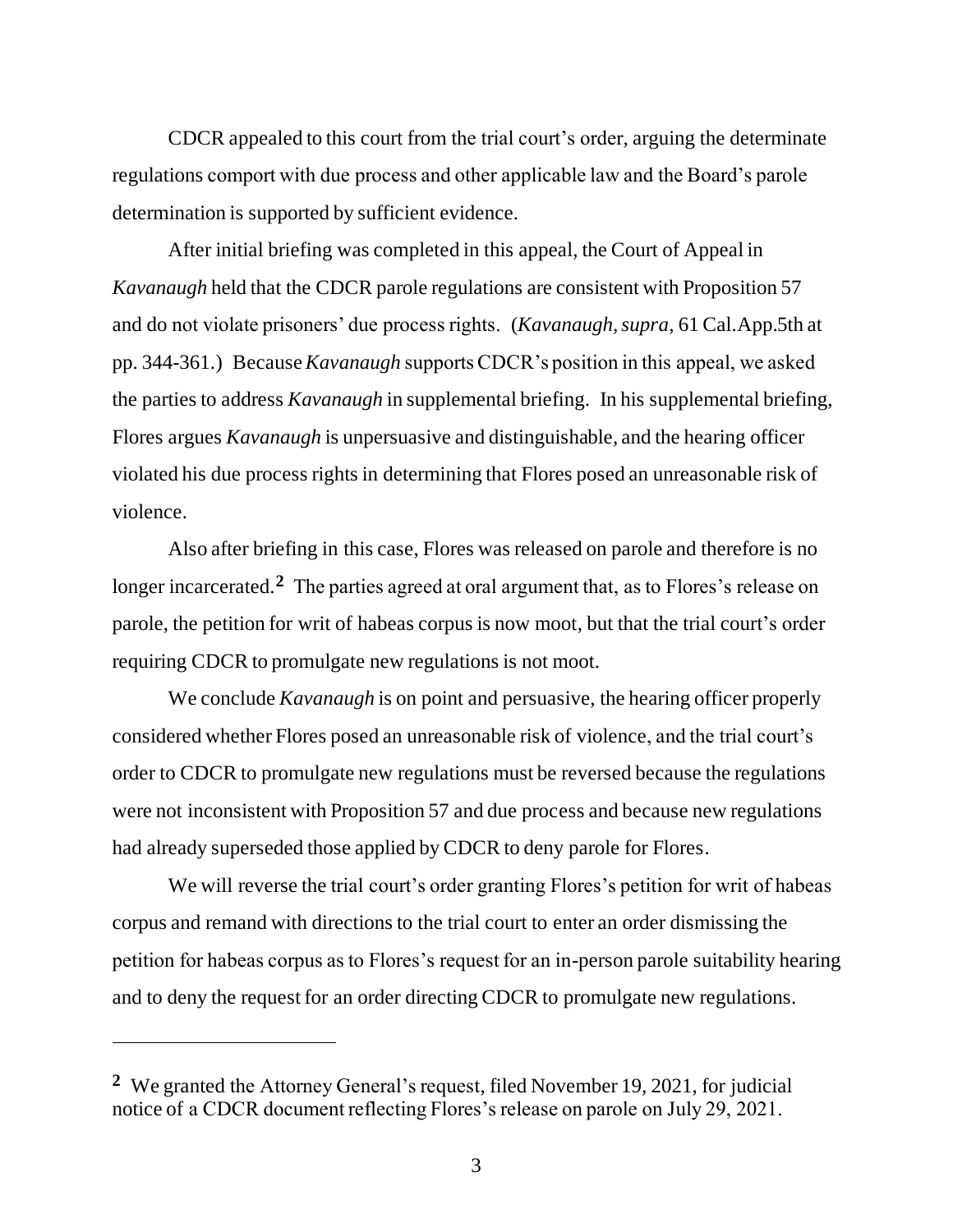## BACKGROUND

In 2008, Flores was convicted of second degree robbery, a violent offense, and sentenced to two years in prison. In 2010, while still on parole for that conviction, Flores fled when an officer tried to make a traffic stop. The ensuing chase covered more than 30 miles, with multiple dangerous traffic infractions. Finally, Flores rammed an occupied police vehicle and tried to run over an officer. For multiple evading and assault convictions, Flores was sentenced to a term of 16 years four months for nonviolent offenses. While incarcerated, Flores had violations for fighting, battery on an officer with an unknown liquid, and resisting an officer. He completed vocational computer training.

Flores sought consideration for parole under Proposition 57. He submitted a letter to the Board, which a hearing officer reviewed and considered. The hearing officer denied parole, finding Flores posed an unreasonable risk of violence to the community. Flores requested review of the hearing officer's decision, and a reviewing officer found that the hearing officer performed the proper functions and that the decision had a rational basis.

Flores filed a petition for writ of habeas corpus in the trial court. The trial court issued an order to show cause and appointed counsel for Flores. Without holding an evidentiary hearing, the trial court granted the petition. The trial court determined the hearing officer erred by finding dangerousness based "merely [on] a numerical count of aggravating factors weighed against a numerical count of mitigating factors . . . ." It also ruled Flores was entitled to an in-person parole suitability hearing under Proposition 57 and section 3041.5. In addition to granting relief specific to Flores, the trial court ordered CDCR to promulgate new regulations to require hearing officers to make decisions consistent with the trial court's interpretation of the necessary dangerousness determination and to provide the opportunity for in-person hearings for Proposition 57 parole decisions.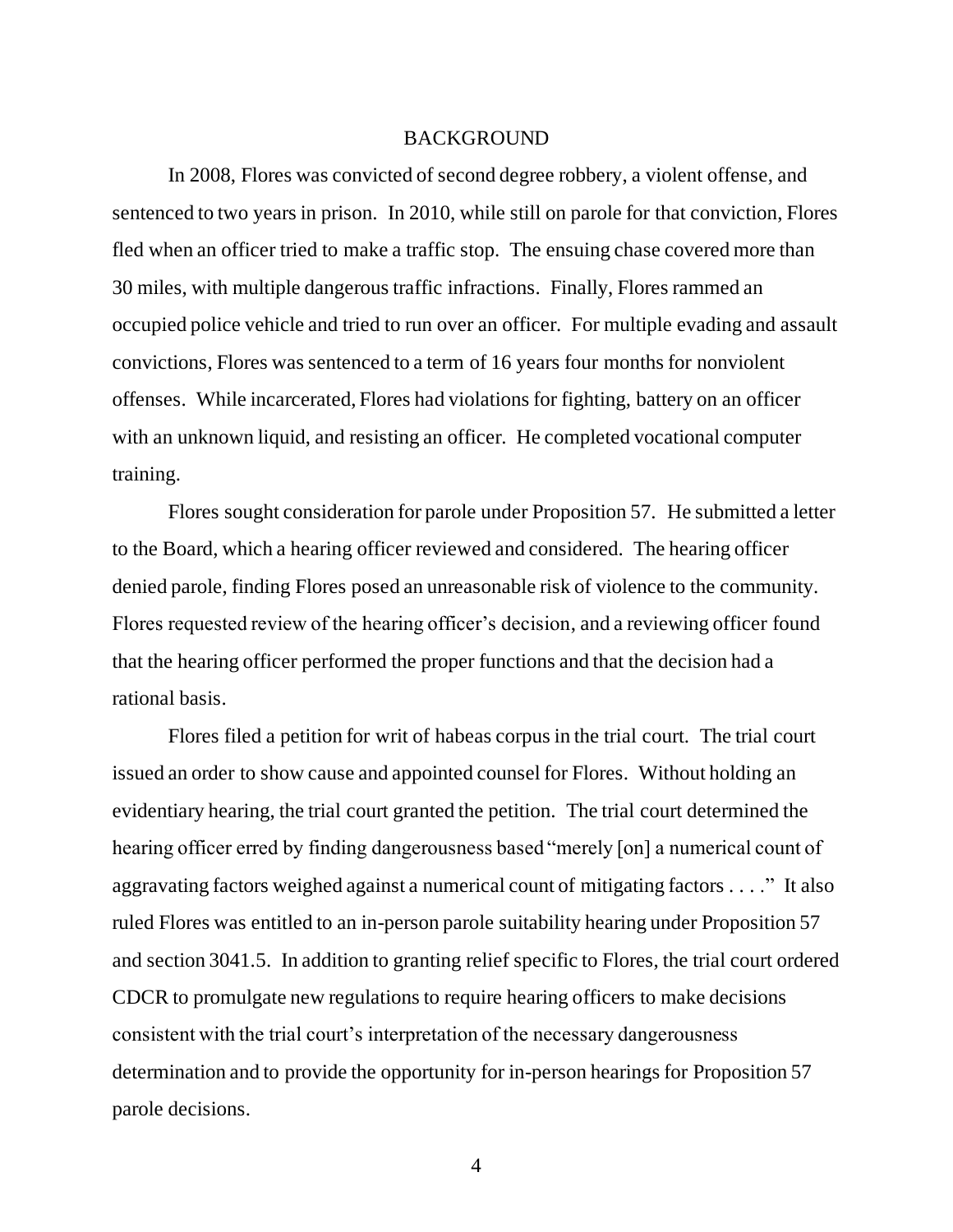CDCR appeals the trial court's order.

## **DISCUSSION**

#### I

Because Flores has been released on parole, his petition for writ of habeas corpus seeking an in-person parole suitability hearing is moot. An issue is moot when, without fault of the opposing party, an event occurs that renders it impossible for the court to grant a prevailing defendant any effectual relief. (See *People v. DeLeon* (2017) 3 Cal.5th 640, 645.) Therefore, the appropriate disposition as to this issue is reversal with directions to dismiss the petition as moot. (See *Paul v. Milk Depots, Inc.* (1964) 62 Cal.2d 129, 135; *In re Marriage of Macfarlane & Lang* (1992) 8 Cal.App.4th 247, 250 [reversing and remanding with instructions to dismiss moot action].)

### II

On the other hand, the trial court's order requiring CDCR to promulgate new regulations is not moot as nothing has happened to render it impossible for CDCR to promulgate new regulations. We therefore turn to whether that order was proper. In doing so, we rely on the recently published decision in *Kavanaugh, supra*, 61 Cal.App.5th 320.

### A

In *Kavanaugh*, the Court of Appeal held that CDCR's regulations implementing Proposition 57 do not conflict with constitutional guarantees and do not violate a prisoner's due process rights. In that case several prisoners sought habeas corpus relief after they were denied parole under the CDCR regulations. The trial courts granted the petitions but the Court of Appeal reversed, concluding: "[T]he parole regulations do not conflict with the constitutional guarantee of parole consideration or violate due process. [Proposition 57] broadly ensures parole consideration for eligible felons, but it does not specify the procedures governing the parole consideration process. Rather, it vests CDCR with authority to adopt regulations in furtherance of its guarantee of parole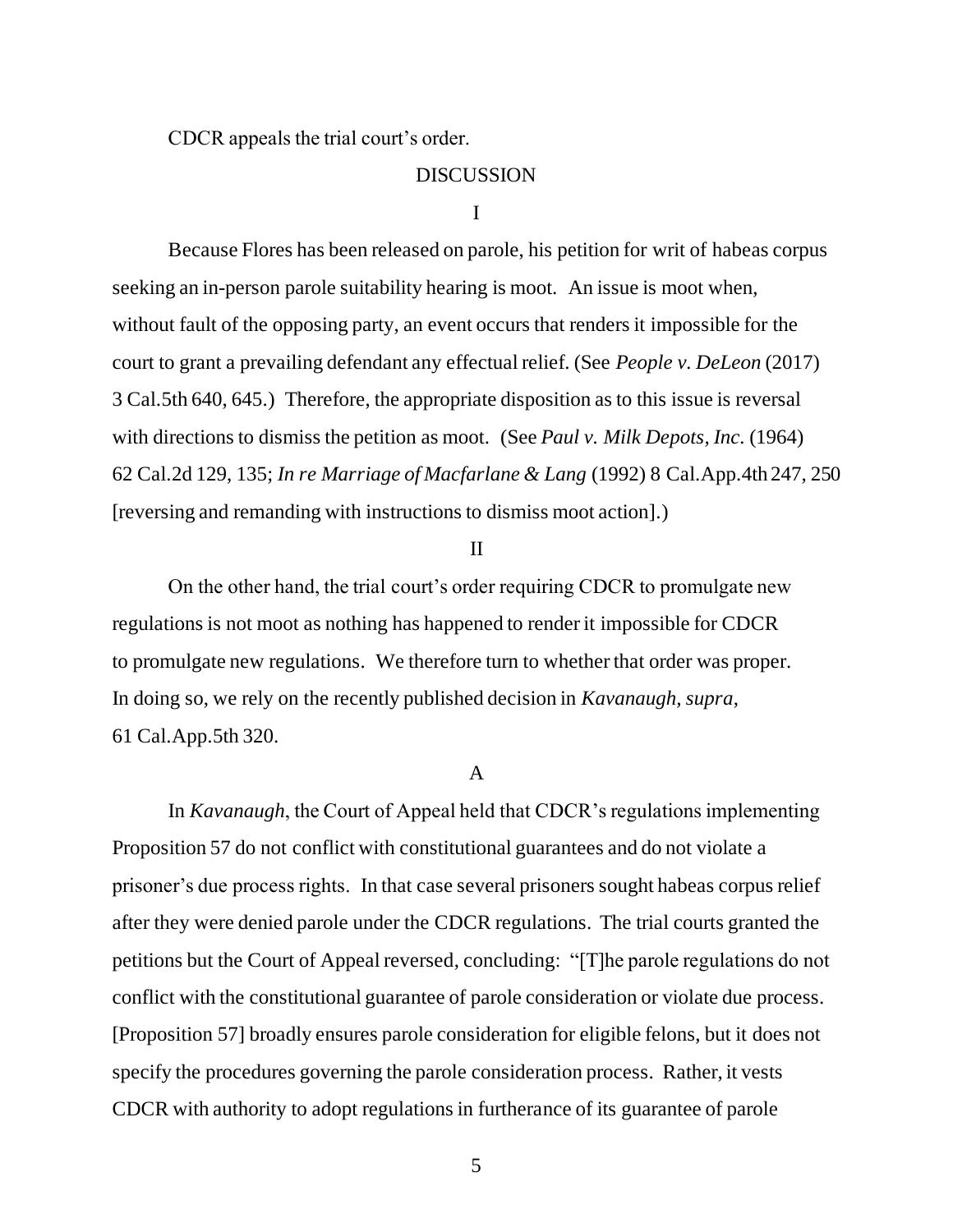consideration. CDCR acted within its mandate by enacting the [determinate] regulations. Further, the [determinate] regulations do not impinge on the procedural due process rights of prisoners seeking parole. They require annual parole eligibility reviews, set forth sufficiently definite criteria governing parole release decisions, mandate a written statement of reasons for each parole release decision, and grant prisoners notice of the parole proceeding, an opportunity to submit a written statement to the Board of Parole Hearings (the Board), and the right to seek review of an adverse decision. These features adequately safeguard against arbitrary and capricious parole release decisions." (*Kavanaugh, supra*, 61 Cal.App.5th at p. 335.)

The Court of Appeal in *Kavanaugh* found "no tension between [Proposition 57's] broad promise of parole consideration and the parole regulations CDCR has adopted." (*Kavanaugh, supra*, 61 Cal.App.5th at p. 347.) In so finding, it distinguished the statutes and regulations applicable to parole consideration for indeterminately sentenced prisoners. (*Ibid.*) Although those statutes and regulations provide for the appointment of legal counsel for potential parolees, in-person parole hearings, and multimember parole panels, the Court of Appeal rejected the argument that parole statutes and regulations applicable to indeterminately sentenced prisoners were applicable to prisoners determinately sentenced and now eligible for parole consideration under Proposition 57. (*Ibid*.) Flores disagrees with *Kavanaugh* in this regard, referring to the statutes and regulations applicable to indeterminately sentenced prisoners as the "standard" parole consideration scheme and claiming that the Proposition 57 voters intended to apply this scheme to determinately sentenced prisoners. As did *Kavanaugh*, we reject this reasoning because nothing in Proposition 57 evinces a voter intent in support of Flores's view. Furthermore, the scheme applicable to indeterminately sentenced prisoners is not the only parole consideration scheme that was already in existence before passage of Proposition 57. As *Kavanaugh* noted, an entirely different scheme of parole consideration that in many respects resembles the scheme for determinately sentenced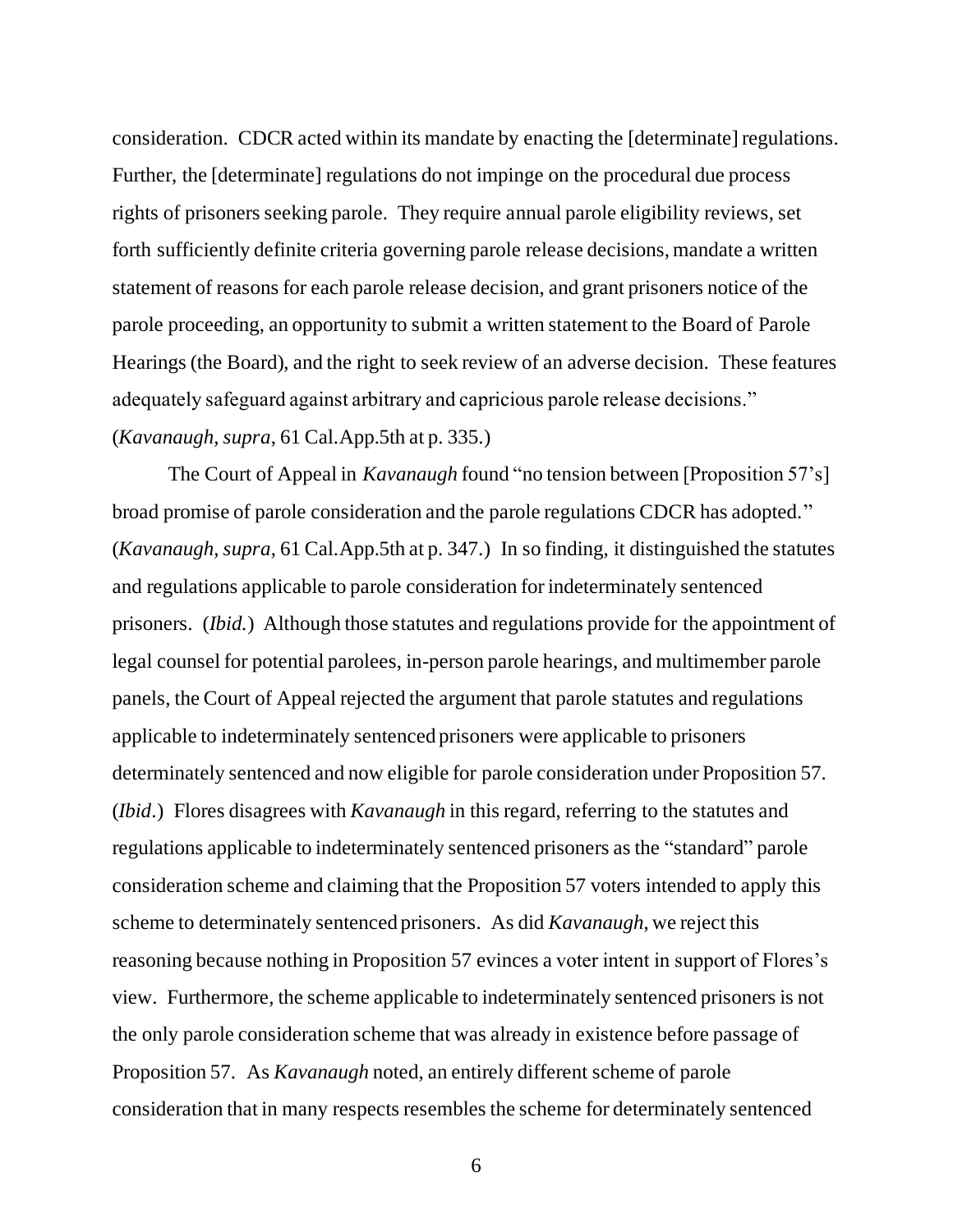prisoners applies to nonviolent, non-sex-registrant second-strikers. (*Kavanaugh, supra*, 61 Cal.App.5th at p. 348.)

We agree with *Kavanaugh* that CDCR's regulations promulgated under the direction of Proposition 57 are consistent with Proposition 57. And we conclude Proposition 57 does not require a scheme different from CDCR's regulations.

#### B

Flores argues *Kavanaugh* did not consider whether Proposition 57 gave determinately sentenced prisoners the right to in-person parole hearings under Penal Code section 3041.5.**<sup>3</sup>** But *Kavanaugh* included Penal Code section 3041.5 in its summary of parole statutes and regulations applicable only to indeterminately sentenced prisoners (*Kavanaugh, supra*, 61 Cal.App.5th at p. 347), a group of statutes that includes Penal Code section 3041, which expressly excludes inmates sentenced under Penal Code sections 1170 et seq. [determinate sentencing]. While it may be true *Kavanaugh* did not specifically address the right to in-person hearings under Penal Code section 3041.5, it noted that provisions of the scheme applicable only to indeterminately sentenced prisoners did not confer any procedural rights on determinately sentenced prisoners. (*Kavanaugh,* at pp. 347-350.)

 $\overline{C}$ 

*Kavanaugh* concluded that prisoners do not have a due process right to in-person parole hearings under Proposition 57. (*Kavanaugh, supra*, 61 Cal.App.5th at pp. 347.) Flores argues *Kavanaugh's* conclusion is distinguishable and incorrect.

**<sup>3</sup>** Penal Code section 3041.5, subdivision (a)(2) provides that, at all parole hearings, "[t]he inmate shall be permitted to be present, to ask and answer questions, and to speak on his or her own behalf."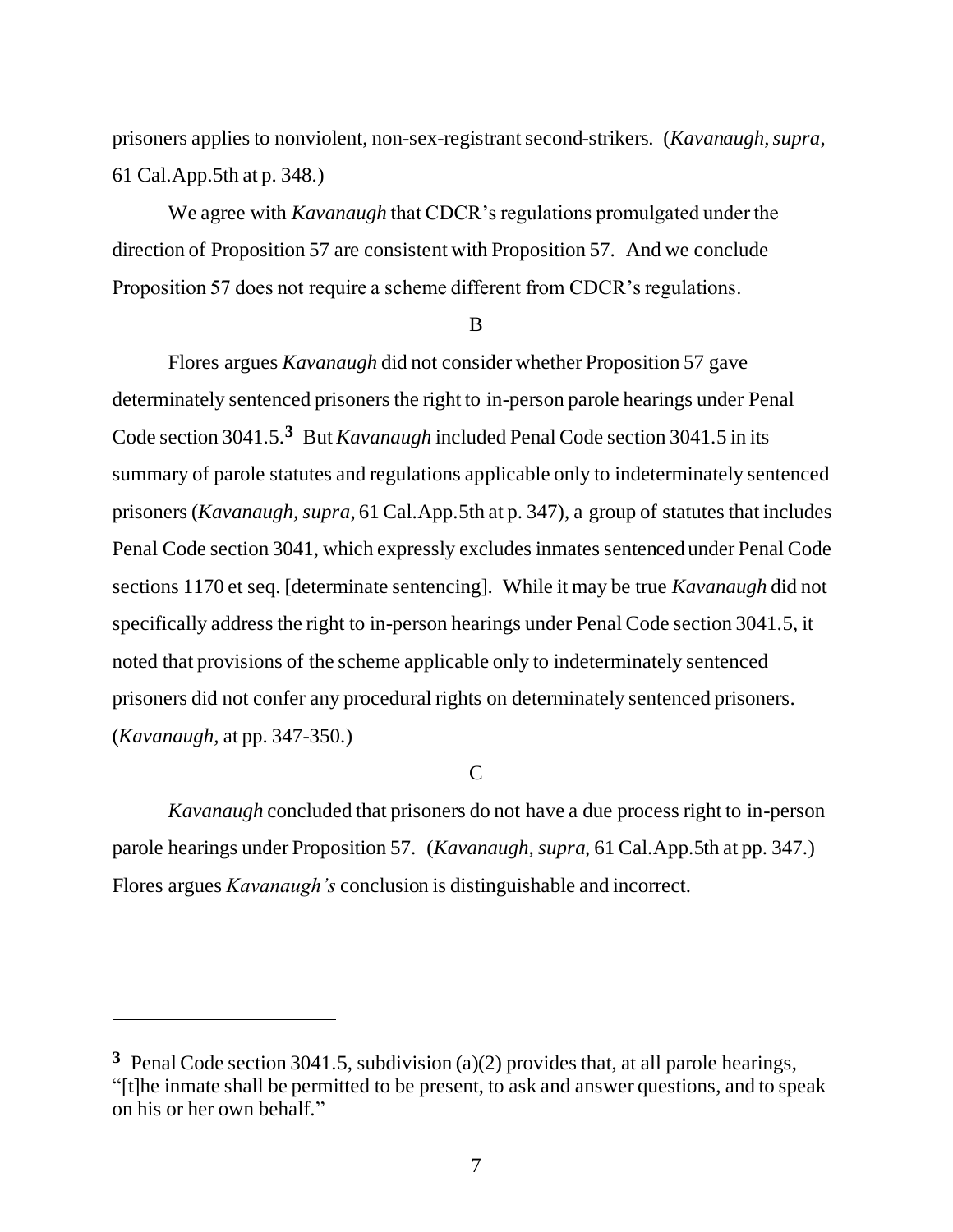Flores suggests *Kavanaugh* is distinguishable because it considered whether all determinately sentenced prisoners are eligible for in-person hearings under Proposition 57, whereas the trial court here found a due process right to an in-person hearing only for those potential parolees who were denied parole on a written submission and sought reconsideration. The trial court in this case noted it would be expensive to afford an inperson hearing to all determinately sentenced prisoners under Proposition 57, and ruled that CDCR "need not promulgate regulations requiring a live hearing for all eligible prisoners. [CDCR] might instead provide an initial paper review by which the parole board could grant parole to those it deems suitable for such. Upon request of any deemed unsuitable for parole a live hearing would be provided."

We disagree that *Kavanaugh* is distinguishable on this basis. *Kavanaugh* held that a determinately sentenced prisoner has no right to an in-person parole hearing under Proposition 57. We see no reason why such a constitutional due process right would then emerge from an initial denial of parole. Although the trial court's proposed process would be less expensive than in-person parole hearings for all determinately sentenced prisoners, and such a consideration is a permissible balancing factor in determining what due process requires (*Kavanaugh, supra*, 61 Cal.App.5th at p. 358), there is no evidence in this record about how much money such a hybrid procedure would cost or save. In any event, a prisoner may obtain judicial review of a parole denial by petition for writ of habeas corpus, which entitles a prisoner to an in-person hearing if the petition states a prima facie case for relief. (*Id*. at p. 341.)

2

Flores further argues *Kavanaugh* is distinguishable because it did not consider whether the determinate regulations violate the due process protections of the United States Constitution.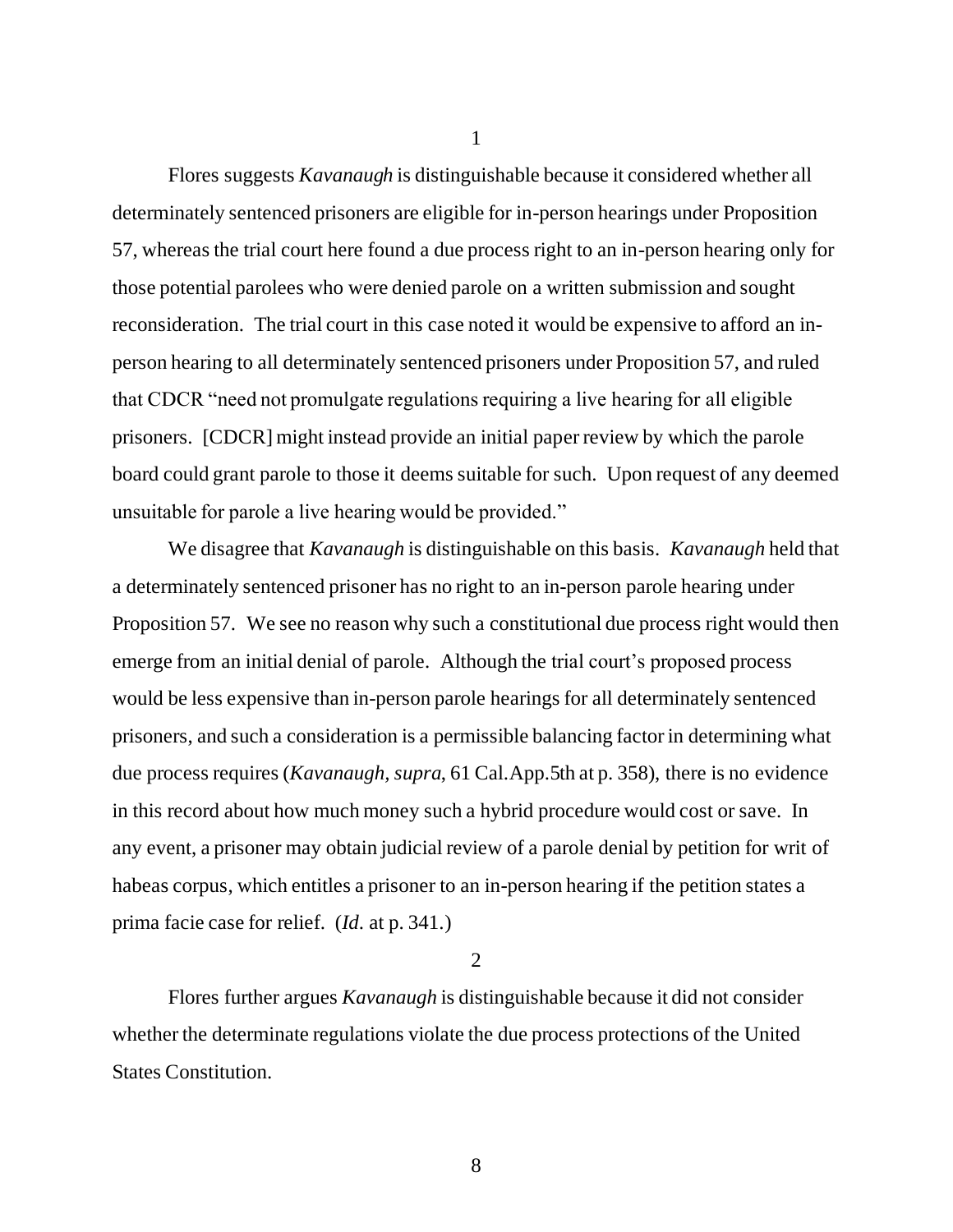*Kavanaugh*'s due process analysis was based mainly on the due process protections of the California Constitution. Nevertheless, although *Kavanaugh* cited mainly to California cases, those cases considered the jurisprudence of the United States Supreme Court on due process and then determined that the state Constitution provides greater protections. *Kavanaugh* applied the balancing test stated in *People v. Ramirez* (1979) 25 Cal.3d 260 (*Ramirez*) for determining whether CDCR's regulations violate due process rights. In *Ramirez*, the California Supreme Court held that the state Constitution provides due process protection for more liberty interests than does the federal Constitution. (*Id.* at pp. 265-269.) In other words, "[o]ur state due process constitutional analysis differs from that conducted pursuant to the federal due process clause in that the claimant need not establish a property or liberty interest as a prerequisite to invoking due process protection. [Citations.]" (*Ryan v. California Interscholastic Federation-San Diego Section* (2001) 94 Cal.App.4th 1048, 1069.)

In his argument that *Kavanaugh* did not consider the protections provided by the United States Constitution, Flores does not explain how considering federal due process protections would lead to a different result. Indeed, it appears that, because the state Constitution provides greater protection, a separate analysis relying only on United States Supreme Court precedents would not yield a better result for Flores. This conclusion is supported by a footnote in *Kavanaugh* noting that "numerous lower federal courts have found the parole regulations do not violate prisoners' procedural due process rights under the federal Constitution. [Citations.] Further, we note that there is federal appellate authority standing for the proposition that in-person parole hearings are not guaranteed by the federal due process clause. (*Franklin v. Shields* (4th Cir. 1977) 569 F.2d 784, 800 [en banc] ['[W]e discern no constitutional requirement that each prisoner receive a personal [parole] hearing . . . .'].)" (*Kavanaugh, supra*, 61 Cal.App.5th at p. 359, fn. 19.)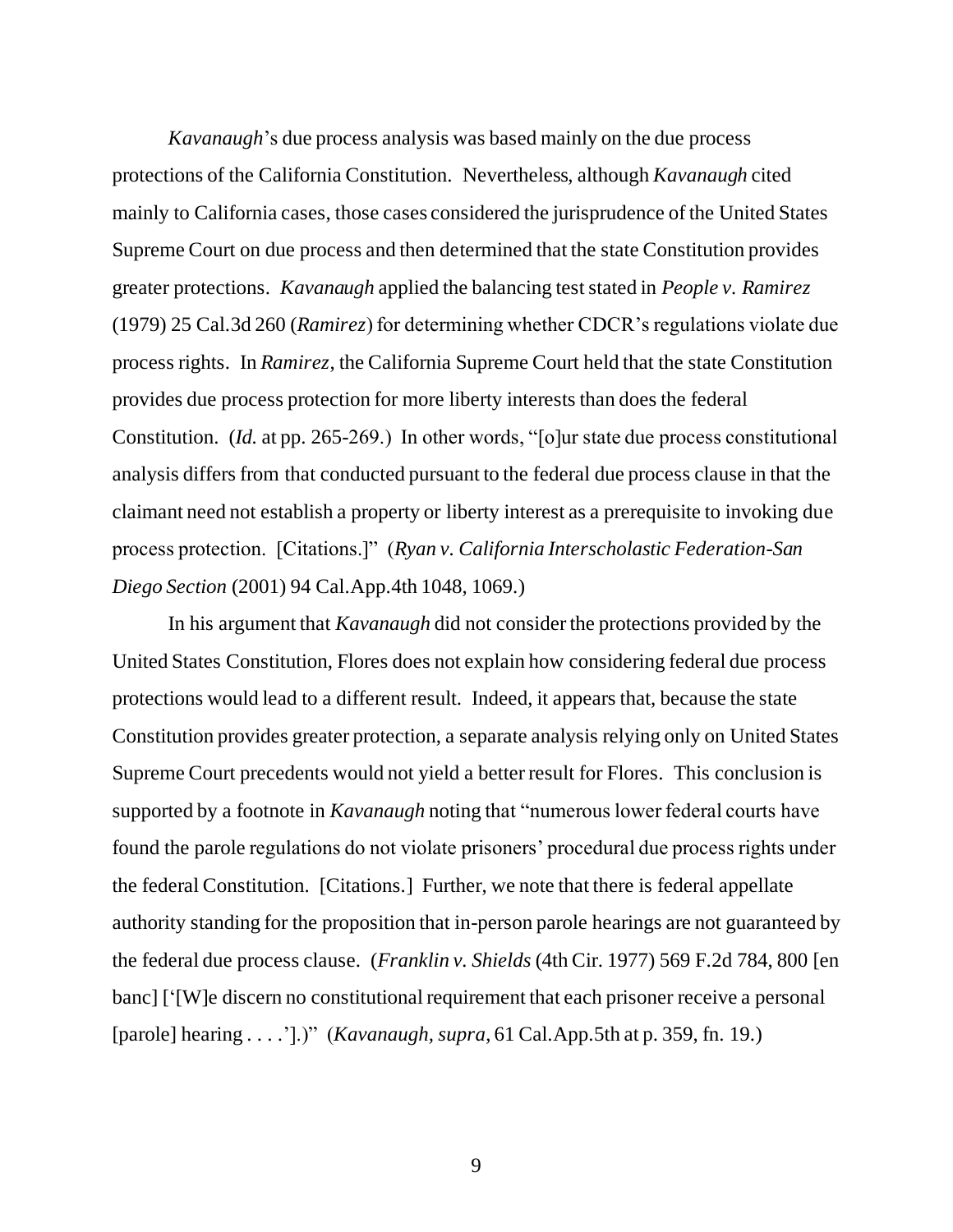In addition, Flores argues *Kavanaugh* did not give sufficient weight to the dignitary interests of Proposition 57.

The dignitary interest in notice and an opportunity to be heard is one of the balancing factors in determining what due process requires. (*Ramirez, supra*, 25 Cal.3d at p. 269.) "[I]dentification of the dictates of due process generally requires consideration of (1) the private interest that will be affected by the official action, (2) the risk of an erroneous deprivation of such interest through the procedures used, and the probable value, if any, of additional or substitute procedural safeguards, (3) *the dignitary interest in informing individuals of the nature, grounds and consequences of the action and in enabling them to present their side of the story before a responsible governmental official*, and (4) the governmental interest, including the function involved and the fiscal and administrative burdens that the additional or substitute procedural requirement would entail. [Citation.]" (*Ibid*., italics added.)

*Kavanaugh* considered and rejected the argument that the dignitary interest provided by Proposition 57 required an in-person parole hearing. The court held: "Finally, with respect to the *Ramirez* factor concerning dignitary interests, we note that the parole regulations permit prisoners to make their case for parole release in ways other than in-person parole hearings. As noted, they allow prisoners to file a written statement before an initial parole decision and, if necessary, in a second written statement explaining why the initial parole decision is incorrect. [Citations.] Prisoners receive these opportunities annually, assuming they remain incarcerated and eligible for parole consideration. [Citations.] These opportunities promote the dignitary values of the persons seeking parole release. [Citation.]" (*Kavanaugh, supra*, 61 Cal.App.5th at p. 359.)

Given the regulations allowing the prisoner to submit written statements before and after an initial parole decision and providing for annual reviews, *Kavanaugh*

3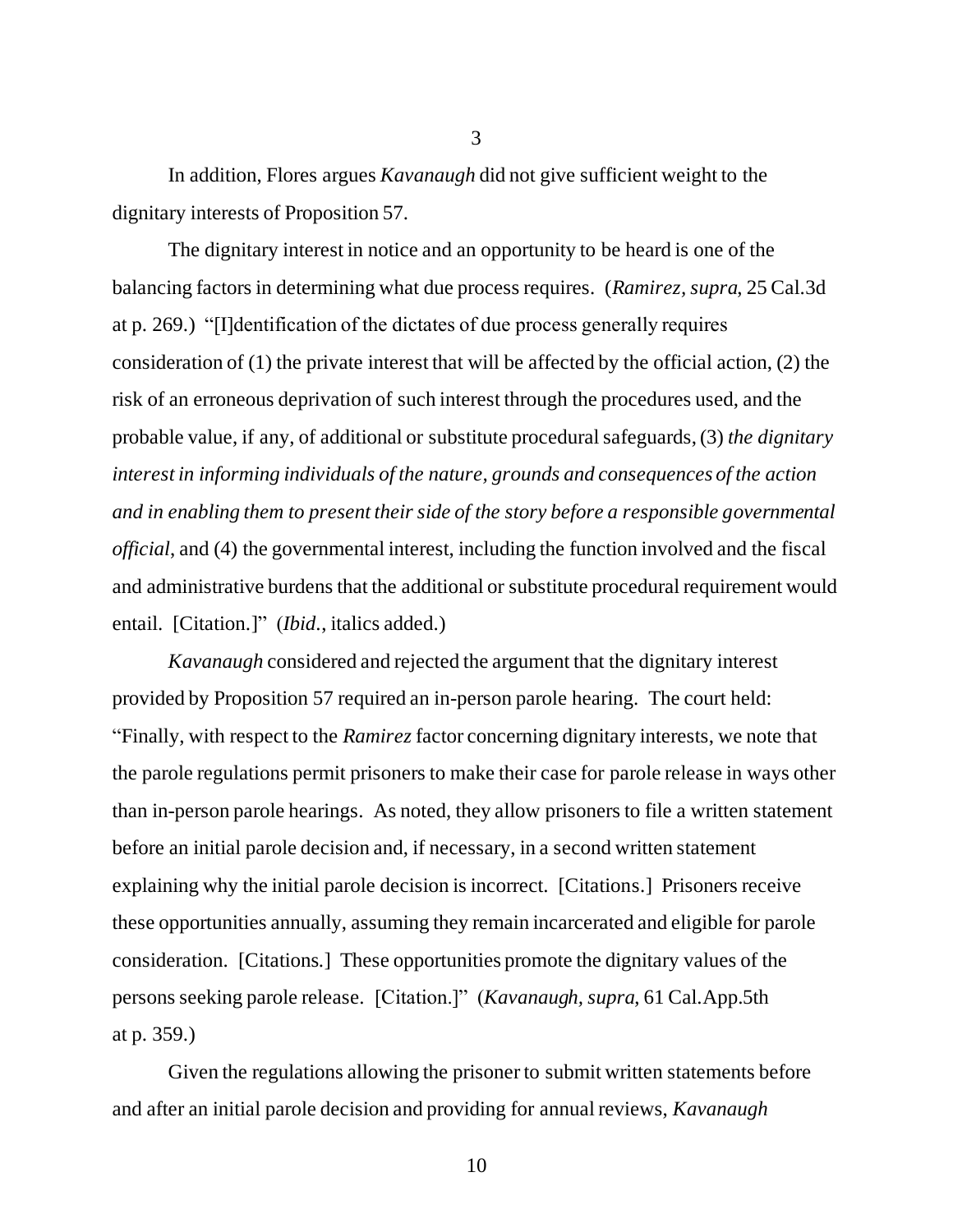concluded "the parole regulations afford prisoners reasonable notice and a reasonable opportunity to be heard. That is all due process requires. [Citation.]" (*Kavanaugh, supra*, 61 Cal.App.5th at p. 359.)

Flores argues a prisoner has an interest in seeking freedom and that it may be difficult for a prisoner "to fully understand the review and explain themselves through written submissions." While an in-person hearing could be beneficial in helping prisoners understand the process and explain themselves better, whether due process requires an in-person hearing is subject to the balancing of factors that include dignitary interests but also "the fiscal and administrative burdens that the additional or substitute procedural requirement would entail." (*Ramirez, supra*, 25 Cal.3d at p. 269.) We agree with *Kavanaugh* that the balancing of the *Ramirez* factors supports a finding that the CDCR regulations provide constitutional due process. (*Kavanaugh, supra*, 61 Cal.App.4th at pp. 354-359.)

### III

We additionally conclude the trial court erred by directing CDCR to promulgate new regulations because Flores's parole suitability was determined under emergency regulations that had already been superseded by the time of the hearing on the petition for writ of habeas corpus. The trial court ordered CDCR to promulgate new regulations requiring "a *Lawrence*-based determination for suitability for parole for Proposition 57 parole-suitability determinations." The trial court should not have ordered the promulgation of new regulations because new regulations had already superseded the emergency regulations reviewed by the trial court. The Board denied parole for Flores in 2017 under emergency regulations not meant to be permanent, and new regulations were promulgated and became effective in 2018. (See Cal. Code Regs., tit. 15, § 2449.1, Register 2017, No. 15 (Apr. 13, 2017) through Register 2022, No. 2, (Jan. 14, 2022).) The trial court recognized there were new CDCR regulations, but it still ordered CDCR to promulgate even newer regulations based on *Lawrence*, without considering whether